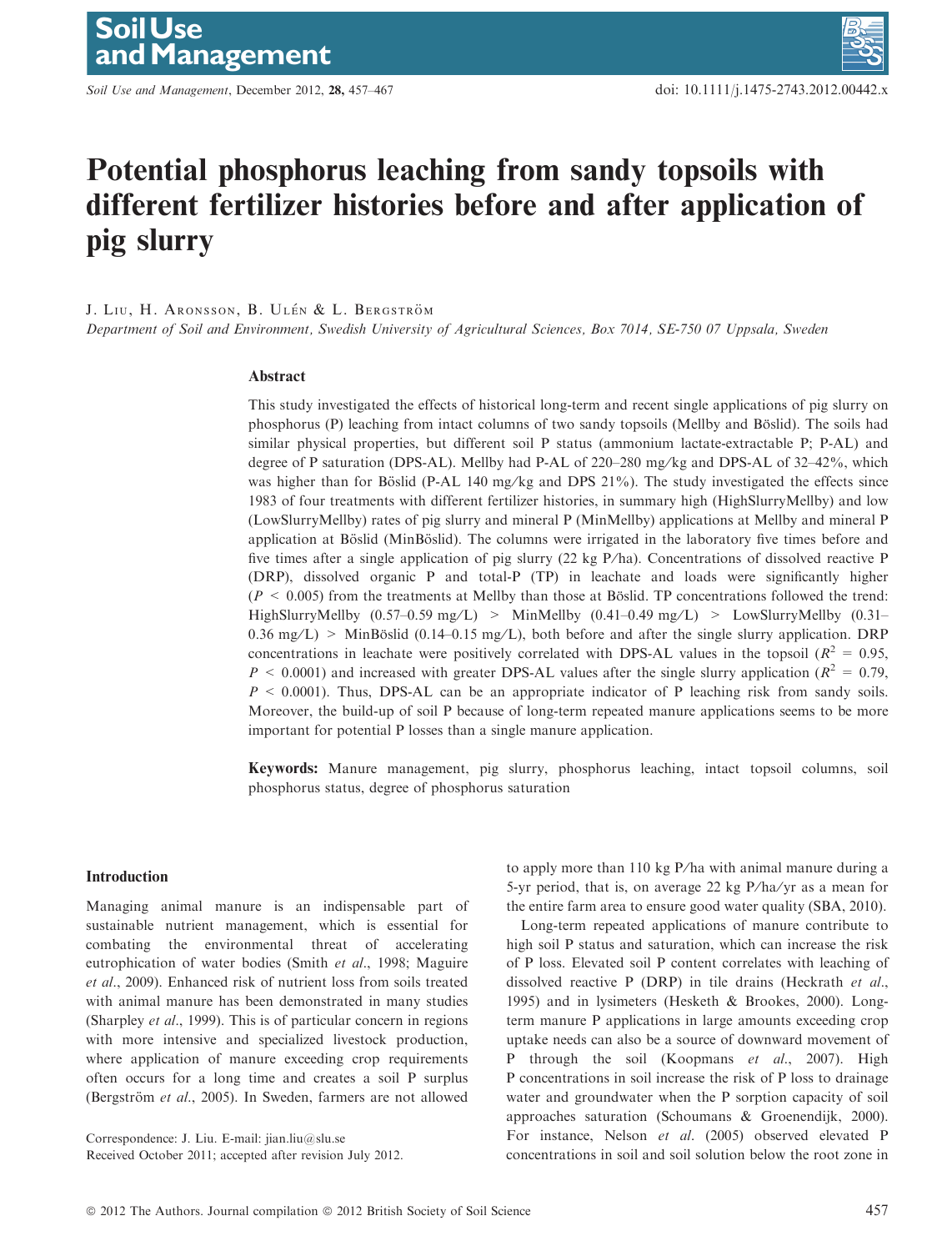sandy soils where pig slurry had been applied at a rate at least of 35 kg excess P/ha/yr over 20 yr.

Recently applied P may also result in high P loss. Withers et al. (2003) review incidental P loss via surface and subsurface runoff from a large number of plot and field experiments when rainfall occurred directly after the spreading of fertilizers or excretion of manure on the soil surface. Many of the studies demonstrate very high P concentrations and significantly increased P loads in surface and subsurface runoff after fertilizer or manure application with peak concentrations and loads in the first runoff. However, such incidental P losses could be reduced by limiting the application rates of P and incorporating fertilizers or manure in soil soon after application.

The importance of site-specific soil properties for risk assessments of P loss has been demonstrated (Djodjic et al., 2004). For instance, Glæsner et al. (2011) stress that soil texture and therefore active flow volume are of great importance in affecting P leaching in soil associated with manure application. For sandy soils, P input to soil and measurements of soil P content should be combined with measurements of other soil properties such as P sorption capacity (Liu et al., 2012), and chemical conditions in the subsoil should also be considered (Ulén, 2006). The degree of P saturation (DPS), interpreted as the percentage of a soil's P adsorption capacity already occupied by P (van der Zee & van Riemsdijk, 1988), has been widely used to predict the potential of soil to adsorb and release P (Gburek et al., 2005). Strong correlations between DPS and dissolved P in various types of solutions have been found from laboratory experiments (Beauchemin et al., 1996; Hooda et al., 2000), in surface runoff (Pote et al., 1996; Tarkalson & Mikkelsen, 2004), and in leachate from lysimeters (Leinweber et al., 1999). In Sweden, DPS is suggested to be determined based on the ammonium lactate extraction method (Egnér et al., 1960) and is expressed in the ratio between extracted P-AL (for estimating plantavailable P in soil) and aluminium and iron in the same extract  $(AI-AL + Fe-AL)$  on a molar basis (Ulén, 2006).

The overall objective of the present study was to investigate the effects of pig slurry application on P leaching from intact sandy topsoil columns under intensive rainfall conditions. Specific objectives were to (i) estimate the effects of long-term repeated applications of pig slurry at high rates on P leaching; (ii) evaluate the effect of a single dose of pig slurry on P leaching; and (iii) determine how this is affected by soil P content and DPS.

#### Materials and methods

#### Sites and soil column sampling

A total of 16 intact topsoil columns (0–0.2 m depth) were collected from four treatments in two experimental fields. The two sites, Mellby and Böslid, are 15 km apart in the coastal

Table 1 Selected soil physical properties at the two experimental sites. Measurements were taken in 1988 for Mellby (Johnsson (1991)) and in 2003 for Böslid.

|                                                    | Mellby |                                             | <b>Böslid</b> |          |  |  |  |  |
|----------------------------------------------------|--------|---------------------------------------------|---------------|----------|--|--|--|--|
|                                                    |        | $0-0.2$ m $0.2-1.0$ m $0-0.2$ m $0.2-1.0$ m |               |          |  |  |  |  |
| Soil texture $(\% )$                               |        |                                             |               |          |  |  |  |  |
| Clay $(< 0.002$ mm)                                | 5.9    | 1.7                                         | 7.0           | 1.0      |  |  |  |  |
| Silt $(0.002 - 0.0625$ mm)                         | 10.3   | 1.1                                         | 5.2           | $\Omega$ |  |  |  |  |
| Sand $(0.0625-2$ mm)                               | 83.7   | 97.2                                        | 87.8          | 99.0     |  |  |  |  |
| Dry bulk density $(kg/m^3)$                        | 1450   |                                             | 1340          |          |  |  |  |  |
| Pore volume $(\% )$                                | 44.5   |                                             | 47.3          |          |  |  |  |  |
| Water content at different matric tensions $(\% )$ |        |                                             |               |          |  |  |  |  |
| $0.05 \; \mathrm{m}$                               | 40.7   |                                             | 42.4          |          |  |  |  |  |
| $0.50 \;{\rm m}$                                   | 36.3   |                                             | 38.2          |          |  |  |  |  |
| $1.50 \;{\rm m}$                                   | 29.7   |                                             | 24.8          |          |  |  |  |  |
| $5.00$ m                                           | 24.5   |                                             | 21.0          |          |  |  |  |  |

region of southwest Sweden where the soils consist mainly of sand deposits. This part of Sweden is subject to intensive agricultural production and high precipitation. The two sites have the same soil type (loamy sand) and similar soil texture, with 6–7% clay and a total carbon content of 2.4–3.1%. Soil texture and some physical properties of the topsoil are given in Table 1. Both soils are homogeneous without visible aggregates or cracks.

The Mellby experimental field  $(56°29'N, 13°00'E)$  has 10 separate tile-drained plots treated with different application rates of manure in combination with and without catch crops since 1983. Overall, this field has high soil P and DPS status (Table 2) because the field received large amounts of manure for a long time before the field experiment started. A detailed description of this field is given by Liu et al. (2012). Four replicate intact soil columns were collected from each of the three treatments (without catch crops) at the Mellby site, supplied with either mineral fertilizer (MinMellby), a low rate of pig slurry (LowSlurryMellby), or a high rate of pig slurry (HighSlurryMellby). Phosphorus application rates since the experiment started in 1983 are shown in Table 3. The low rate of pig slurry represents the amount produced on a farm with the maximum permissible animal density in Sweden (1.4 large animal units per hectare). The high application rate is approximately twice the low rate. The application rate of P and N in the MinMellby treatment aimed to meet the requirements for crop growth in the region (on average 18 and 65 kg P/ha for spring cereals and potatoes, respectively). This meant that there were some additional applications of mineral P also in slurry treatments, especially for potatoes, which were grown about every sixth year. Other crops in the crop rotation were predominantly spring barley and oats. The removal of P with harvested biomass was about 19 and 15 kg P/ha for spring cereals and potatoes, respectively. The plots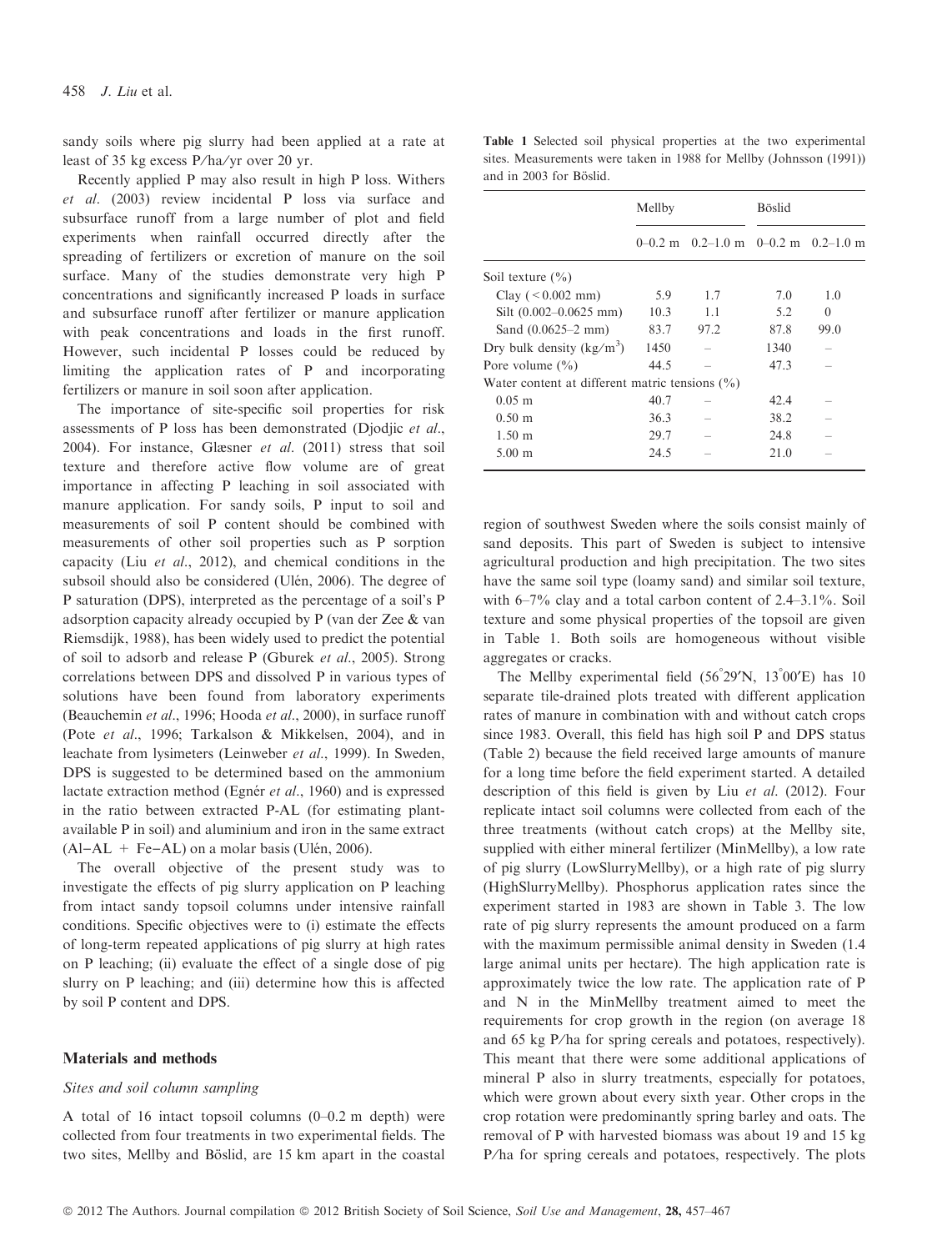|             |                  |                         | Total-C           | <b>WEP</b> | P-HCl                          | P-AL | Fe-AL | $AI-AL$ | $Ca-AL$ | DPS-AL |
|-------------|------------------|-------------------------|-------------------|------------|--------------------------------|------|-------|---------|---------|--------|
| <b>Site</b> | Treatment        | $pH$ (H <sub>2</sub> O) | $(\%)$<br>(mg/kg) |            |                                |      |       |         |         | $(\%)$ |
| Mellby      | LowSlurryMellby  | 6.2                     | 2.6               | 4.6        | 690                            | 220  | 240   | 490     | 1800    | 32     |
|             | HighSlurryMellby | 6.6                     | 3.1               | 6.0        | 730                            | 280  | 200   | 480     | 2470    | 42     |
|             | MinMellby        | 6.4                     | 2.4               | 4.1        | 680                            | 240  | 170   | 530     | 2010    | 34     |
| Böslid      | MinBöslid        | 6.0                     | 2.5               | 1.3        | $\qquad \qquad \longleftarrow$ | 140  | 140   | 540     | 2870    | 21     |
|             |                  |                         |                   |            |                                |      |       |         |         |        |

Table 2 Selected chemical properties of the topsoil (0–30 cm) in plots from which the intact soil columns were taken. AL refers to extraction with ammonium lactate

DPS, degree of P saturation; WEP, water-extractable P.

Table 3 Experimental long-term repeated P applications to the plots from which the intact soil columns were taken

| <b>Site</b>   | Soil P & DPS<br>status | Treatment        | Experimental P<br>application<br>(kg/ha/yr) | Description                                                           |
|---------------|------------------------|------------------|---------------------------------------------|-----------------------------------------------------------------------|
| Start in 1983 |                        |                  |                                             |                                                                       |
| Mellby        | High                   | LowSlurryMellby  | 30                                          | On average 24 kg $P/ha/yr$ with pig slurry and 6 kg with<br>mineral P |
|               |                        | HighSlurryMellby | 44                                          | On average 41 kg $P/ha/yr$ with pig slurry and 3 kg with<br>mineral P |
|               |                        | MinMellby        | 22                                          | Only mineral P applications                                           |
| Start in 2003 |                        |                  |                                             |                                                                       |
| Böslid        | Low                    | MinBöslid        | 18                                          | Only mineral P applications                                           |

were mouldboard ploughed in autumn. The pig slurry and mineral P were applied and incorporated by harrowing before sowing in the spring of each year.

The Böslid experimental field  $(56°35'N, 12°56'E)$  was constructed with separately tile-drained experimental plots in 2002 (Aronsson et al., 2011). This field did not receive any manure for many years. It has a moderate level of soil P and DPS status in the context of southern Sweden (Table 2), but lower than the Mellby field, so these parameters are referred to as 'low' in this study. The plot in which the four intact soil columns were taken was treated with 18 kg/ha/yr mineral P during 2003–2009 (Table 3).

The intact topsoil columns were collected from both sites at the beginning of September 2009 when the crops had been harvested, but before ploughing. The four replicate soil columns taken per plot were distributed evenly along one of the diagonals of the plot 5–8 m from each other. A 20-cmlong PVC cylinder (inner diameter 18.8 cm) with a sharp steel cutting ring at the bottom end and a hard wooden board at the top was placed on the ground. The cylinder was pressed gently into the soil by the mechanical force of a tractor frontloader until the cylinder top was about 1 cm from the soil surface. The column was then manually excavated with care. The columns were stored in a cool room with a stable temperature of  $4^{\circ}$ C until the laboratory leaching experiment started, 8 months later.

## Rain simulator

For irrigation of the soil columns, two indoor mobile sprinkler systems of stainless steel were used (Figure 1). Each of these systems had places for 10 columns on a bench at a fixed height. The sprinkler heads (one for each column, 40 cm apart) could be raised to 105 cm above the bench, with sufficient spacing to avoid interference between the spreading areas of the sprinklers. Sliding doors of plexiglass were fitted in the frame of the system to prevent wind turbulence during irrigation. For irrigation, hydraulic atomizing fine spray nozzles with a drop diameter of 0.07–0.10 mm and a capacity of 7 L/h were used.

The tap water used for irrigation had the following composition: pH = 8.2, EC = 45 mS/m, 106 mg HCO<sub>3</sub>/L, 35 mg Ca/L, 15 mg Mg/L, 20 mg Na/L, 40 mg  $SO_4/L$ , 40 mg Cl/L,  $0.02$  mg TP/L and 1.6 mg TN/L. The water passed through a filter before entering the irrigation system where pressure can be adjusted to between 0 and 600 kPa. The desired irrigation intensity (mm/h) was achieved by adjustment of the working time for the sprinklers using a datalogger. In the logger program that could be set for each sprinkler, the working interval of the sprinklers was specified as the number of seconds on and off. As both water pressure and the height of the sprinklers above the soil surface affected the spreading area and amount of water applied on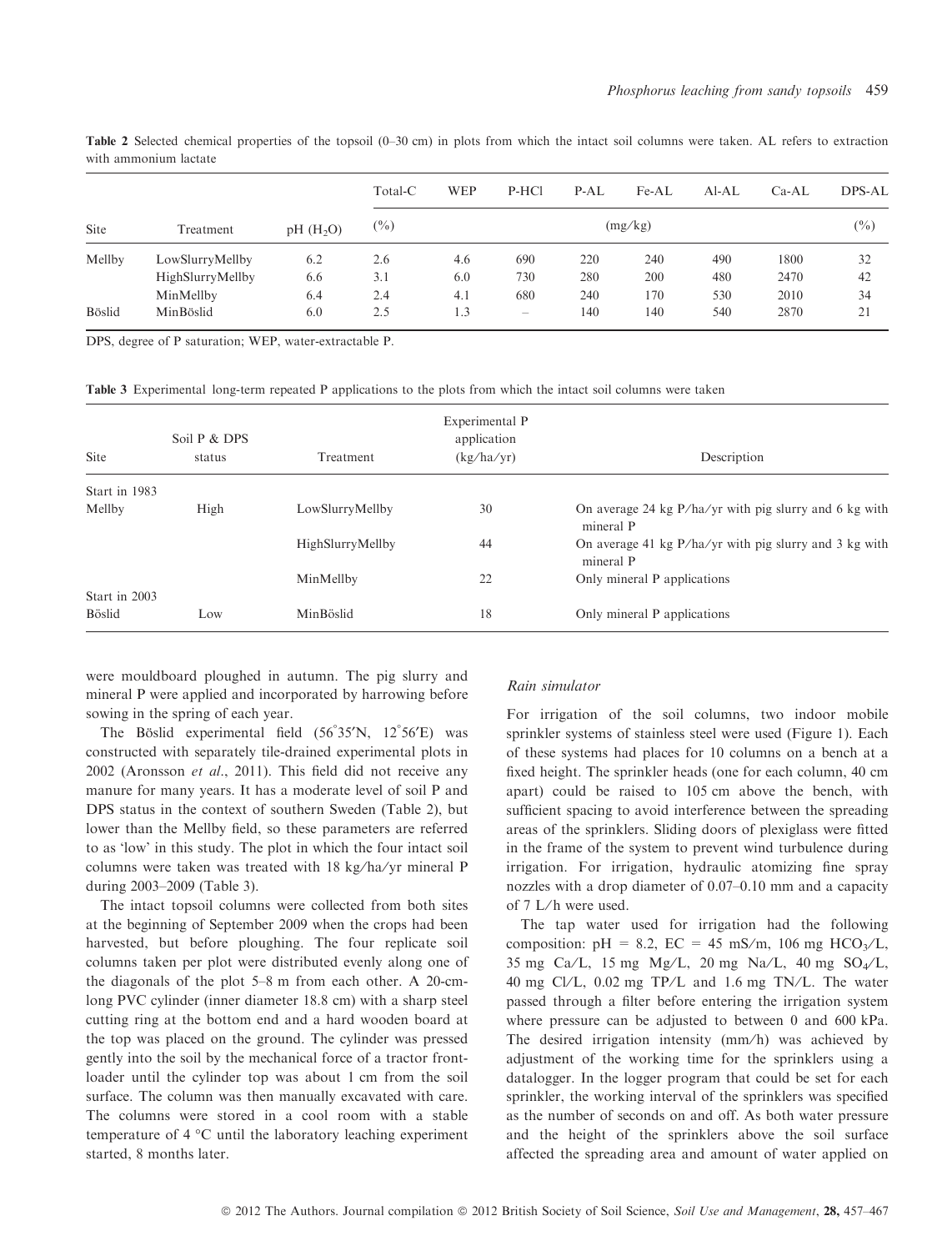

Figure 1 Rain simulator and the equipment for leaching studies with soil columns.

the soil columns, the system was calibrated before the start. The design permitted excess water that was not applied to the columns to drain away on a sloping groove.

The sprinklers were lifted to the highest position with a vertical distance of 80 cm to the soil surface. Each soil column, the bottom of which was prepared by carefully cutting off excess soil with a knife and removing loose particles with a vacuum cleaner, was fitted with a polyamide cloth filter (50  $\mu$ m) and placed on a supporting stainless steel base tray with narrow openings and a removable metal mesh. This system allowed free drainage of water but prevented loss of large particles ( $>50 \mu m$ ) with the drainage water. Flow of water on the outside of the column to the base tray was prevented by use of tight canvas caps that covered the gap between column and base. The drainage water from each column was led through a polyethylene tube to a glass bottle on a shelf under the column bench where samples were collected manually.

#### Leaching experiment

Intensive rainfall was simulated with a rotation of 16 s of rain under a pressure of 50 kPa and 47 s of no rain which gave a rain intensity of 9 mm/h. Before the leaching experiment started, the soil columns were irrigated for 2–3 h until leachate began to drain out, which was assumed to indicate that the soil was close to water saturation. A total of 10 leachate samples were collected from each column after each 1-h simulated rainfall event, five before and five after slurry application. Two rainfall events were simulated on 1 day, with an interval of 6–16 h between two events. This time interval was enough for most of the applied water to drain and be collected just before the next rainfall simulation.

Liquid pig slurry, with a dry matter content of 7.30%, and a total-C content of 31.2% and a total-P (TP) content of 1.71% in dry matter, was applied to each soil column at a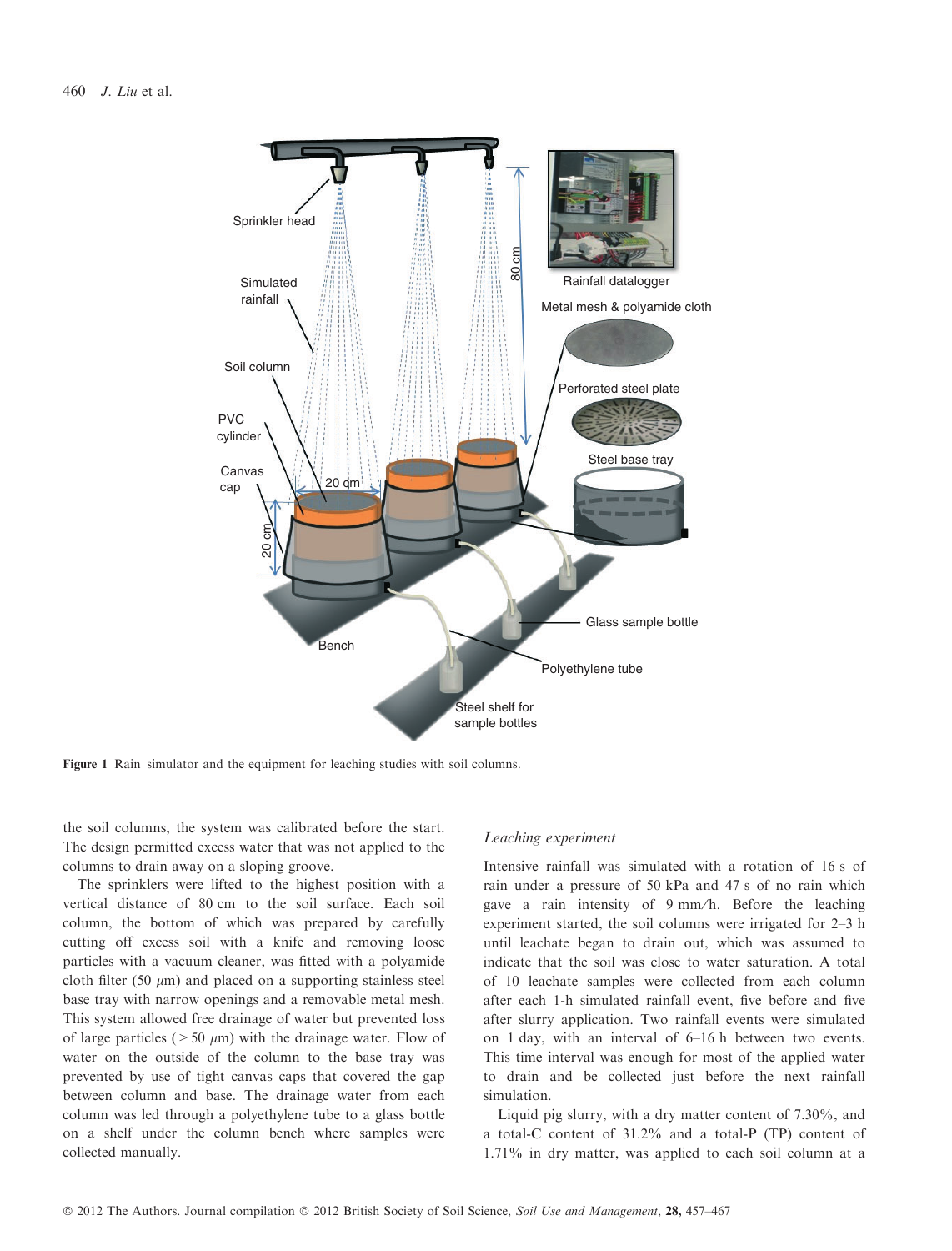rate of 22 kg P/ha after the columns were drained naturally for 60 h. The slurry was collected from a farm with a fattening pig unit and stored under cover. Before slurry application, the upper 1-cm soil layer was removed and mixed with the slurry before being returned to the soil surface. The columns were then stored at  $4^{\circ}$ C for 2 weeks before the second rainfall simulation sequence to allow the soil and manure to interact.

#### Analysis of soil and water samples

A soil sample, taken at plough depth when preparing the bottom of each column, was dried, ground and sieved for chemical analysis. Soil samples were extracted with the ammonium lactate method, that is, ammonium lactate (0.1 m) and acetic acid  $(0.4 \text{ m})$  at pH 3.75 and a soil/solution ratio of 1:20 (Egnér et al., 1960). The extracts were analysed with inductively coupled plasma (ICP) spectrometry for P-AL, Fe-AL, Al-AL and Ca-AL. The DPS-AL value (%) was calculated as the ratio between P-AL and Fe-AL  $+$  Al-AL, expressed on a molar basis (Ulén, 2006). Water-extractable P (WEP) was extracted with distilled water at a soil/water ratio of 1:3. Hydrochloric acid P (P-HCl) was extracted in 2 m HCl (KLS, 1965). The concentrations of WEP and P-HCl were analysed after centrifuging and filtering  $(0.2 \mu m)$  the extracts according to colorimetric method of the International Standard Organization (ISO, 2003), and values were converted to mg/kg soil.

Leachate was collected and weighed in individual glass bottles for each column after each simulated rainfall event. It was sampled for analysis of TP, total dissolved P (TDP) and DRP. These analyses were carried out according to the colorimetric methods of the International Standard Organization (ISO, 2003). Total-P concentrations were determined on unfiltered samples and TDP on filtered samples  $(0.2 \mu m)$ , both analysed after oxidation with sulphuric acid (H<sub>2</sub>SO<sub>4</sub>) and potassium persulphate (K<sub>2</sub>S<sub>2</sub>O<sub>8</sub>) as oxidizing reagents. The concentrations of DRP were determined on filtered samples without oxidation. Particulate

Table 4 Mean values of leachate amounts and leaching loads of different forms of P for the five leaching events before (B) and after (A) slurry application to the soil columns  $(n = 4 \text{ except } n = 3 \text{ for the})$ LowSlurryMellby treatment)

P (PP) concentration was defined as the difference between TP and TDP concentrations and dissolved organic P (DOP) as the difference between TDP and DRP.

#### Statistical analysis

The SAS program (version 9.2) was used for statistical analysis. The repeated measurements of leachate amount, concentrations of various P forms and P leaching losses were analysed with the Mixed Model (Littell et al., 2006). The General Linear Model (GLM) was used to analyse the regression of DPS and DRP. A significance level of  $\alpha = 0.05$ was used throughout this study. The P concentrations in the leachate and leaching losses from one replicate of the LowSlurryMellby treatment were excluded from the analysis because the polyamide cloth used for this column split and failed to capture large particles during the experiment.

### **Results**

#### Leachate amounts

In total, an average of 36 mm leachate was collected from each soil column during the five events before slurry application and 38 mm during the five events after slurry application (Table 4), which represented ca. 80% of the total water input. The total amount of leachate during the 10 events accounted for ca. 25% of mean annual drainage under field conditions (280 mm) as measured during 1989–2003 (Liu et al., 2012).

Leachate amounts were quite similar for the different treatments and different events, with small variations between replicates, although somewhat more leachate (0.4 mm per event) was always collected from the Mellby soil than from the Böslid soil (difference not significant). This difference could be due to lower water retention capacity at Mellby (Table 1). Owing to the possibly incomplete water-saturated soil conditions before the first irrigation, the leachate amount from this event was significantly lower than from the

|                  |        | Leachate           | DRP         | PP         | <b>DOP</b> | <b>TP</b>    |  |
|------------------|--------|--------------------|-------------|------------|------------|--------------|--|
| Treatment        | Slurry | (mm)               | (kg/ha)     |            |            |              |  |
| LowSlurryMellby  | B      | $7.06$ ab          | 0.0158 h    | $0.0027$ a | 0.0030 a   | 0.0212 b     |  |
|                  | A      | 7.78 c             | 0.0260c     | $0.0034$ a | 0.0019a    | $0.0275$ bc  |  |
| HighSlurryMellby | B      | $7.24$ abc         | 0.0295c     | $0.0033$ a | 0.0075 h   | $0.0401$ de  |  |
|                  | A      | 7.60 <sub>bc</sub> | $0.0376$ d  | $0.0038$ a | 0.0039a    | 0.0440 e     |  |
| MinMellby        | B      | 7.35 abc           | $0.0223$ bc | $0.0037$ a | 0.0039a    | $0.0299$ bcd |  |
|                  | A      | 7.57 bc            | $0.0274$ c  | 0.0074 h   | $0.0021$ a | $0.0370$ cde |  |
| MinBöslid        | B      | 6.85 a             | 0.0060a     | $0.0021$ a | 0.0016a    | $0.0097$ a   |  |
|                  | A      | $7.13$ ab          | $0.0077$ a  | $0.0021$ a | 0.0013a    | 0.0111a      |  |

Small letters indicate significant differences within each table column ( $\alpha = 0.05$ ).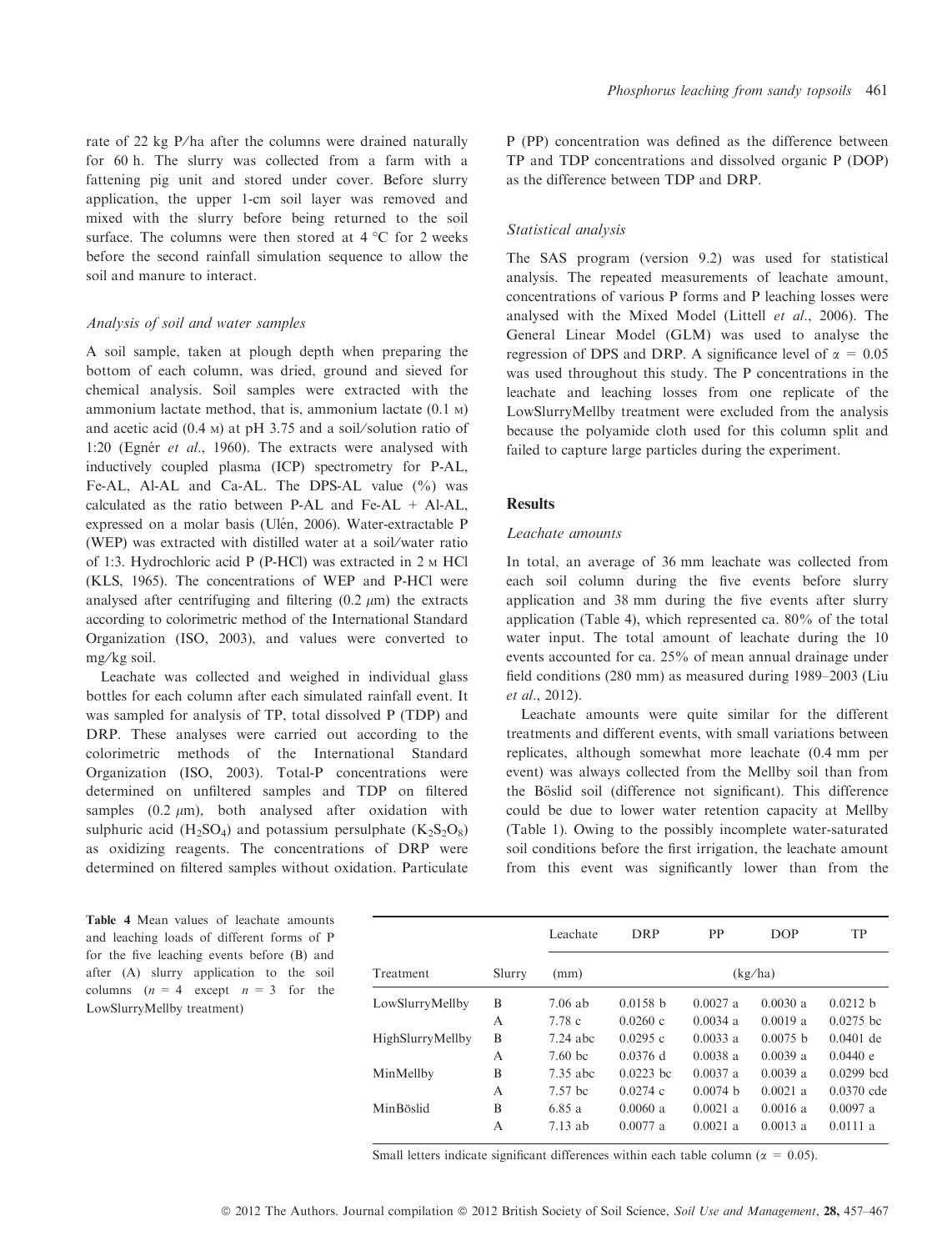following four events in all treatments for both Mellby and Böslid soils ( $P < 0.0001$ ), although the difference was only  $10\%$ .

## Mean P concentrations and loads

Overall, the slurry application history at the two sites in terms of different application rates of slurry since 1983 and large loads of manure even before that on the Mellby plots and no slurry application on the Böslid plot had a great impact on P leaching and P concentrations. This is shown in Figure 2 and Table 4 as the mean of leaching events before and after the single slurry application. DRP was the dominant form of P in the leachate and constituted 61–94% of TP. The concentrations and loads of P were significantly higher (DRP  $P < 0.0001$ ; DOP  $P < 0.005$ ; TP  $P < 0.0001$ ) from all Mellby columns with high soil P and DPS status (HighSlurryMellby, LowSlurryMellby, and MinMellby) than from Böslid columns with lower soil P content and DPS value (MinBöslid). The concentration of TP in leachate from the soil columns ranged from 0.14 to 0.57 mg/L before the single slurry application in the laboratory and from 0.15 to  $0.59 \text{ mg/L}$  after the slurry application. The concentrations followed the same trend both before and after the single slurry application: HighSlurryMellby > MinMellby >  $LowSlurvMellby > MinBöslid$  (Figure 2). Significant differences were found between the treatments High-SlurryMellby, LowSlurryMellby and MinBöslid. The trend was also the same for the cumulative TP load from the 10 leaching events.

The concentrations of DRP and DOP decreased in the first one or two leaching events after the soil columns were applied with a single dose of pig slurry and stored at  $4^{\circ}$ C for 2 weeks in the laboratory and then gradually increased and levelled out until the end of the experiment (Figure 3). The concentration of PP reached a peak at the first event after the single slurry application and decreased afterwards except in the HighSlurryMellby treatment (Figure 3). Overall comparison of the five leaching events after with those before the single slurry application showed that the concentration of DRP in leachate increased by  $20-50\%$  ( $P = 0.02$ ), while DOP concentration decreased by  $20-50\%$  ( $P = 0.03$ ). The PP concentration increased significantly from 13 to 21% of TP in the MinMellby treatment  $(P = 0.04)$ , but not in any other treatment. The TP concentration had a tendency to increase after the single slurry application, but the increase was not significant in any treatment (Table 4).

#### DRP concentrations in leachate and DPS-AL in topsoil

The concentrations of DRP and TP in leachate and loads from different treatments followed the same order as percentage DPS-AL in the topsoil, that is, HighSlurryMellby  $(DPS-AL: 42\%)$  > MinMellby  $(DPS-AL: 34\%)$  $>$ LowSlurryMellby (DPS-AL: 32%)  $>$ MinBöslid (DPS-AL: 21%). The DRP concentrations in the leachate were correlated significantly with the DPS-AL values in the topsoil, both before and after slurry application in the laboratory (Figure 4). Mean DRP concentrations in leachate increased significantly with increasing DPS-AL values in the topsoil ( $R^2 = 0.95$ ,  $P < 0.0001$ ). Furthermore, the increase in DRP concentration after a single slurry application was greater with higher DPS-AL values ( $R^2 = 0.79$ ,  $P \le 0.0001$ ).

# **Discussion**

## Effect of long-term repeated slurry application

In the Mellby soil, TP leaching was greater from the treatment with the high application rates of slurry than where



Figure 2 Mean concentrations of P in leachate before and after slurry application. Bars represent standard deviation of TP  $(n = 4 \text{ except } n = 3 \text{ for the LowSlurryMellby})$ treatment).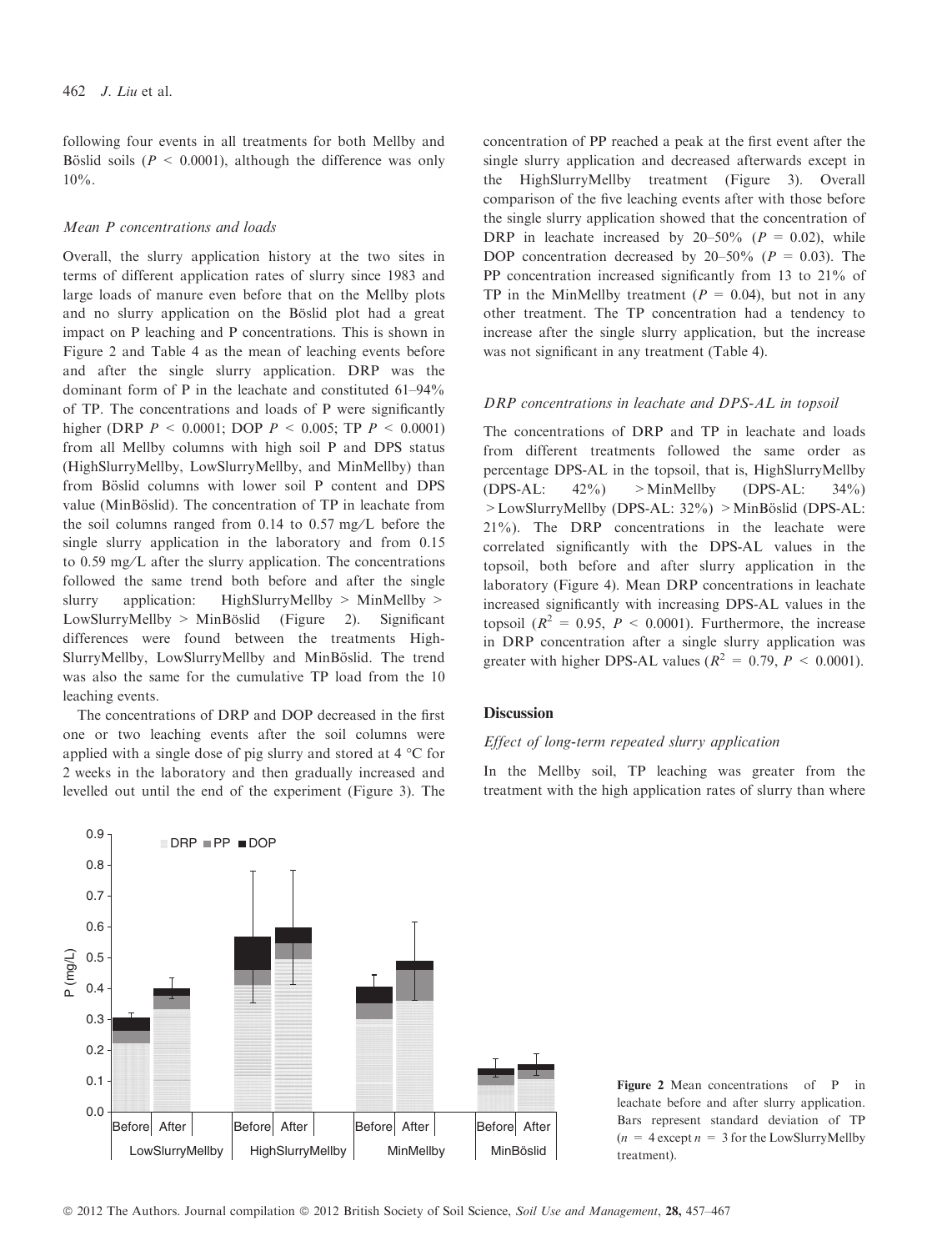![](_page_6_Figure_1.jpeg)

Figure 3 Mean concentrations of various forms of P in each effluent sample for different treatments before and after slurry application to the soil columns ( $n = 4$  except  $n = 3$  for the LowSlurryMellby treatment). (a) DRP; (b) DOP; (c) PP. Note: different scales were used for Y-axis.

low rates of slurry or mineral P had been used since 1983, although only the difference between HighSlurryMellby and LowSlurryMellby was significant. This was due mainly to build-up of the P pool in the soil, leading to higher P status and degree of P saturation when the large rates of slurry exceeding crop uptake was applied for a long term (Table 2). The lack of significant difference between the slurry treatments and mineral P treatment at Mellby was somewhat surprising because slurry P was applied at a rate of 40–200% higher than mineral P. The fact that great variation existed between replicates and too few replicates were used was probably the main reason for this. In the long term, manure is regarded to have equivalent value to mineral fertilizers in supplying P for crops (Smith & van Dijk, 1987) and building up soil P status (Smith et al., 1998). Other studies, with considerably larger application rates than in this study, have shown that addition of organic acids and other organic materials in manure can increase the availability of P in soils by decreasing adsorption of P and increasing solubilization of P compounds (Bolan et al., 1994; Eghball et al., 1996). This

may even increase the P leaching potential compared with mineral P fertilizers (Tarkalson & Leytem, 2009).

Land use history before the Mellby field experiment started in 1983 also had an important role in influencing current P leaching. Similar amounts of mineral P were applied to MinMellby and MinBöslid during recent years. Also, the Mellby and Böslid soils had very similar textures and therefore similar flow paths were expected, which resulted in similar amounts of leachate. Despite this, TP leaching from the Mellby soil was over threefold greater than leaching from the Böslid soil. This can be attributed to the large amount of applied manure to the Mellby site before 1983, which resulted in much higher soil P-AL and DPS-AL values than the Böslid site without manure input. However, the effects of manure application on P turnover and leaching are complex. It is difficult to determine whether repeated applications of organic matter and ⁄ or other components in manure or large P surplus, or both, control P leaching. DRP was the dominant form of P in the leachate. This can be explained by the high proportion of inorganic forms of P (up to 60–90%)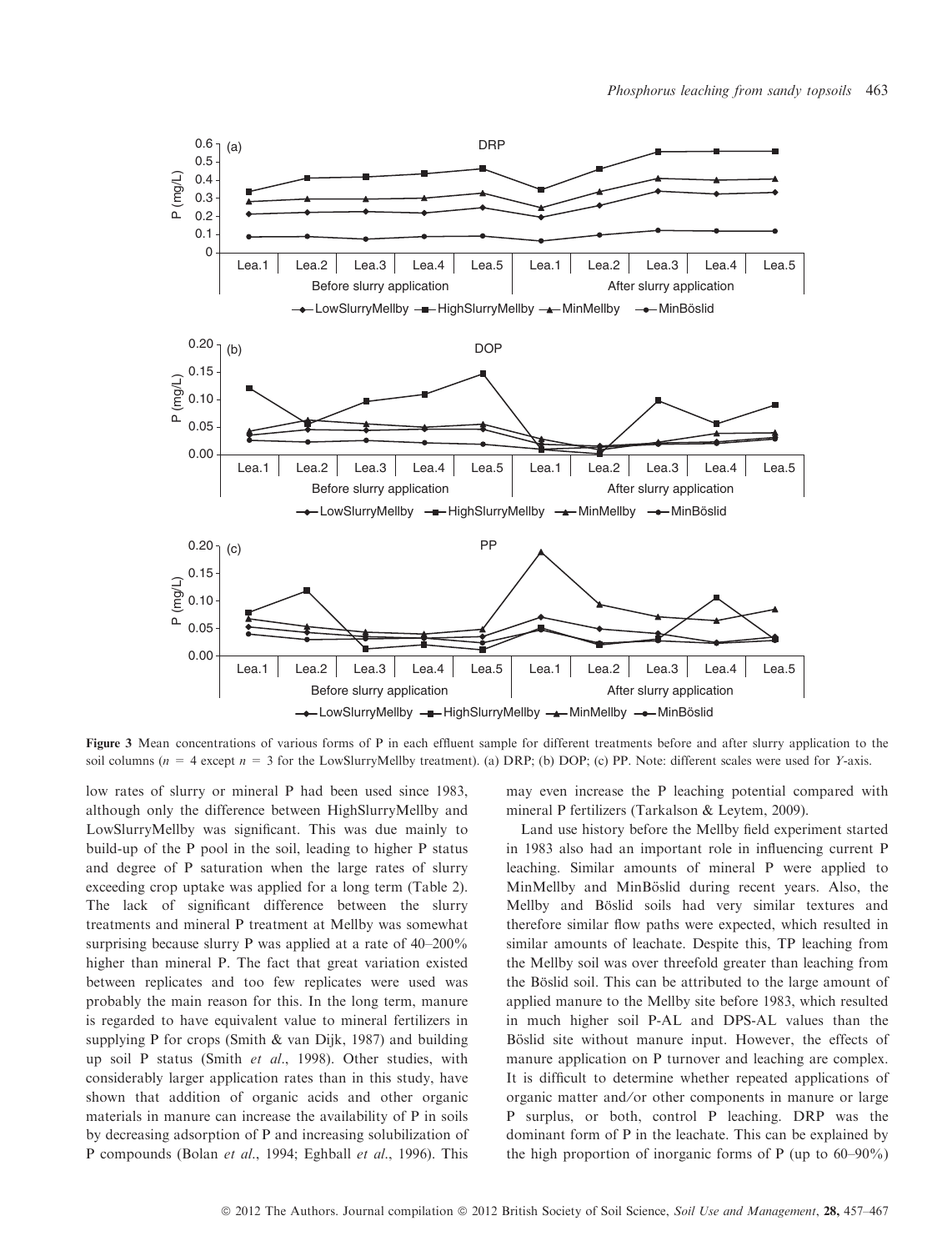![](_page_7_Figure_1.jpeg)

in pig slurry (Mullins et al., 2005) and the high mineralization rate of the other organic forms (Killorn, 1993).

## Effect of a single application of slurry

Leaching of DRP slightly increased in all treatments  $(P = 0.02)$  after a single slurry application and 2 weeks of storage at  $4 \text{ }^{\circ}\text{C}$ , but the difference in TP leaching compared with that before slurry application was not significant because of decreased DOP leaching. Concentrations of both DRP and DOP decreased at the first event after the single slurry application. This was probably due to a decrease in dissolved P concentration in the soil solution in a new equilibrium with the soil matrix at a low temperature. Chapman et al. (1997) observed that the concentrations of DRP in the soil solution of a sandy soil decreased by 50% and DOP by 95% after storage for 8 days at 4  $^{\circ}$ C.

One reason why a single application did not increase TP could be that the application rate of  $22 \text{ kg/ha}$  was not high enough to promote concentrations of TP in the leachate to a significant extent. Another possible reason is that the pig slurry was incorporated and incubated for 2 weeks before rain simulations, which may have allowed efficient adsorption of P. Although surface-applied slurry P has higher mobility than solid manure and mineral fertilizers (Tarkalson & Leytem, 2009), other studies have shown that slurry incorporation/injection can reduce P mobility in soil and TP losses in runoff by up to 80–90% (Uusi-Kämppä & Heinonen-Tanski, 2008). Glæsner et al. (2011) found a 20%, 60% and 50% reduction in P leaching from topsoil of loamy sand, sandy loam and loam, respectively, after injection of dairy slurry to a depth of 8 cm. They attribute the reduction to physical retention of PP and DOP and chemical retention

Figure 4 Regression lines between DPS-AL in the topsoil and (a) mean concentration of DRP in leachate before slurry application to the soil columns, and (b) increase in DRP concentration after slurry application  $(n = 15)$ .

of DRP. The lowest effect of injection on the loamy sand in that study was probably because that soil had fewer preferential flow paths than the structured soils. A relatively homogenous water flow through the topsoil, which enables efficient chemical retention of DRP without incorporation, would be expected from the loamy sands in this study. An irrigation experiment with dye on the Mellby soil showed that 94% of the cross-sectional area at 20 cm depth participated in the transport of water (Bergström & Shirmohammadi, 1999). However, preferential flow paths may occur to some extent even for soils such as the Mellby soil in the field circumstance (Liu et al., 2012). Water repellency caused by high organic matter content was one explanation for the preferential flow behaviour in the Mellby soil (Larsson et al., 1999). Therefore, incorporation of applied P probably decreased the risk of P leaching to some extent also for these soils.

After the single slurry application, the treatment ranking in terms of TP concentrations and losses was the same as before (Table 4). This suggests that the long-term repeated P application, including that before the experiment started in 1983, affected TP leaching more than a recent single P application. In a study on five Swedish soils, A. Svanbäck et al. (unpublished observations) found increasing leaching of TP and DRP from three soils after a single application of dairy manure to intact topsoil columns and concluded that the increase was soil type specific and affected by historical P applications.

## DPS-AL as an indicator of P leaching

DPS-AL was an appropriate indicator of potential DRP leaching in this study, with strong correlation with both DRP concentration in the leachate and the increase in DRP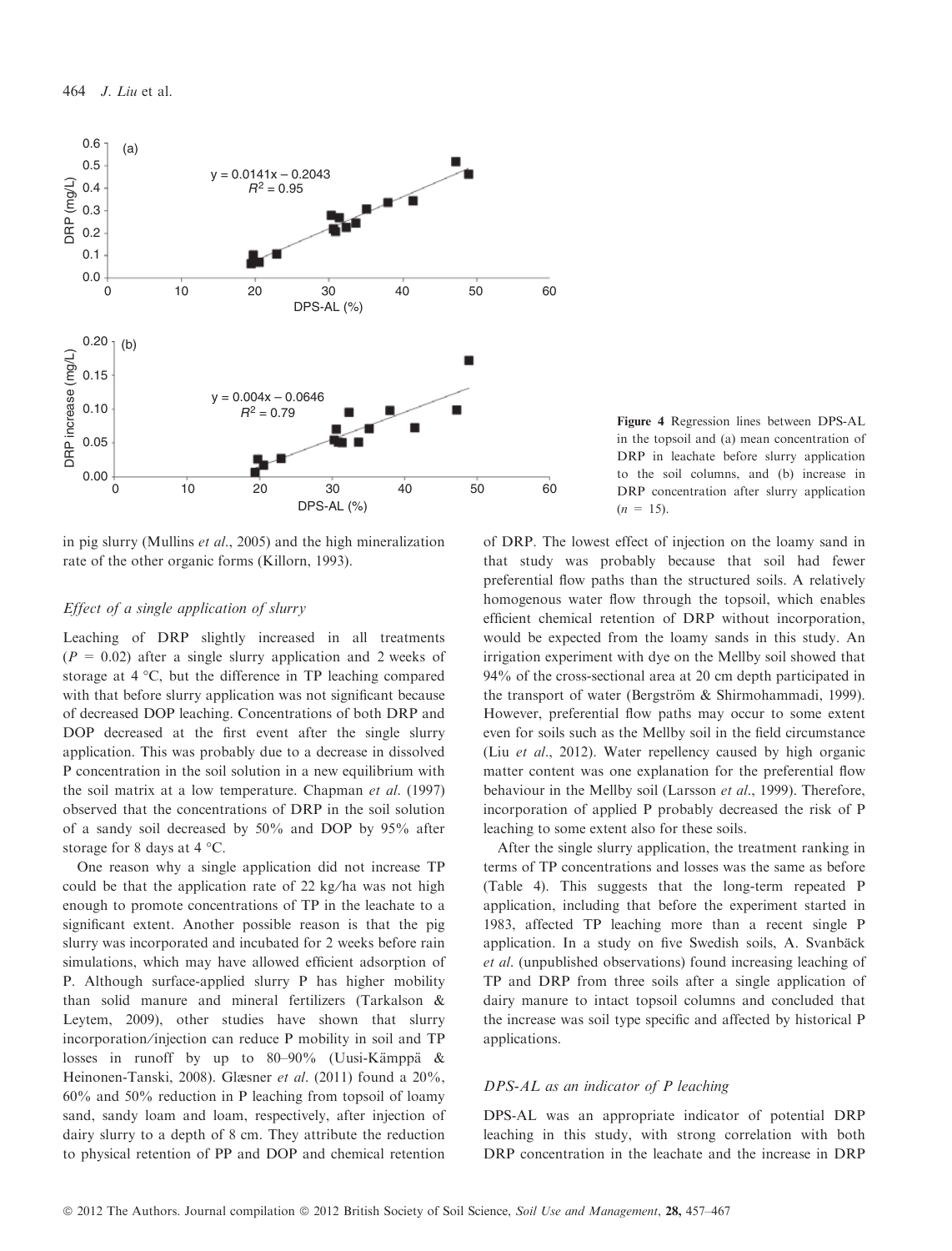concentration after the single slurry application. Potential of DRP leaching from soil increases with greater degrees of P saturation. Moreover, with the same amount of applied P, P leaching increased more from the soil with higher DPS-AL values (Figure 4b), presumably because the sorption sites in the soil became occupied by phosphate ions (Heckrath et al., 1995; Börling et al., 2004). This indicates that the soil with high DPS-AL values was more vulnerable to increased P loss after additional application of manure and applications on such soils should be avoided.

Similar studies elsewhere have identified critical DPS values, for example 25% in the Netherlands (van der Zee et al., 1990) and  $30\%$  in Belgium (De Smet et al., 1996), for predicting an increase in P loss from soils with similar texture to those in the present study. A DPS of 25% as identified by the researchers in the Netherlands corresponds to a dissolved P concentration of  $0.1 \text{ mg/L}$  in the soil solution at the mean highest water level (Breeuwsma & Silva, 1992), which was approximately the lowest mean concentration of P in leachate  $(0.087 \text{ mg/L})$  from the soil with a DPS-AL value of 21% in this study. There is need also to identify such critical values for the better assessment of P losses and management of P in Swedish soils. However, we did not find a critical value in the present study where the relationship between DRP concentrations in leachate and soil DPS-AL values was linear. The linear relationship is probably because only a narrow total range of DPS-AL was used in this study. This was reported by Koopmans et al. (2002) who also concluded that under such a condition, a critical value is difficult to detect. More studies are needed to determine an appropriate value based on DPS-AL for predicting critical P losses associated with longterm manure applications.

## Applicability of results

There are always questions about the applicability of results from laboratory studies to field circumstances. In this study, the risk of P leaching from topsoil after a single application of P might have been underestimated because the slurry was mixed into the soil and the columns were stored for 2 weeks before irrigation. This resulted probably in efficient adsorption of P. Moreover, the tap water used for irrigation had higher amounts of basic cations and electrical conductivity, which might have resulted in less transport of applied P than if natural rain water had been used. Irrigation with water of high ionic strength causes increased retention of DRP and decreased DRP transport (Jensen et al., 1998; Schärer et al., 2006). However, our results indicate that the risk of P leaching increases, especially from soil with high DPS-AL values, even with moderate single slurry applications. The risk of P leaching may become even greater if incidental P leaching occurs, that is, if rainfall occurs immediately after slurry application (Withers et al., 2003) or if slurry is applied on the

soil surface without subsequent incorporation as discussed above.

On the other hand, the irrigation and soil water regimes represented very wet conditions with about 45 mm of rain during 3 days. However, rainfall events of this magnitude  $(>15 \text{ mm/day})$  occur a few times per year in the region where the columns were collected. Slurry was applied 60 h after the last rainfall, which meant that the soil was wet, but represented conditions when a farmer might perform manure applications, for example during autumn or spring. Drain flow mainly occurs during October-April under field conditions.

The most important problem with this type of study is that an appropriate risk assessment of P leaching for real conditions must include subsoil properties, which can have a considerable impact. Several studies have shown the importance of water flow paths, especially through the subsoil for the risk of P leaching, which may overshadow soil chemical properties (Pote et al., 1999; Djodjic et al., 2004). In this study, we overestimated probably the risk of P leaching, because the subsoil that contained 97–99% sand and considerable amounts of Fe and Al oxides and had low DPS-AL values (8–11%) may have acted as a filter to reduce P leaching. In a field study by Liu et al. (2012), TP leaching as measured in drainage water from Mellby and collected at 0.9 m depth was 5–9 times less than leaching from the topsoil columns in this study. The importance of the subsoil to sandy soils in the retention of P and therefore reduction in P leaching is also suggested by results from lysimeters (Shepherd & Withers, 1999, 2001). However, the subsoil may be saturated with P to a critical point as if large amounts of slurry applications continue and this in turn may increase the risk of P loss to nearby water bodies.

# Conclusion

This study on two sandy soils under laboratory conditions shows that a single application of pig slurry  $(22 \text{ kg } P/ha)$ only increased slightly DRP leaching from the topsoil. A more important parameter relevant to P leaching was the long-term history of manure or mineral P application, which resulted in different degrees of soil P saturation. The DPS-AL values correlated highly with those from P leaching both before and after a single application of pig slurry, which suggests that DPS-AL is a suitable indicator of the risk of P leaching from Swedish sandy topsoils. It also suggests that the soils with high DPS-AL values have high potential P loss and are more vulnerable to P loss after additional P applications. To assess the risk of P leaching losses in the field, the chemical and physical properties of the subsoil must also be considered. This study confirms that great attention should be paid to sites with a long history of repeated manure applications when identifying hotspots and designing mitigation strategies to reduce P leaching.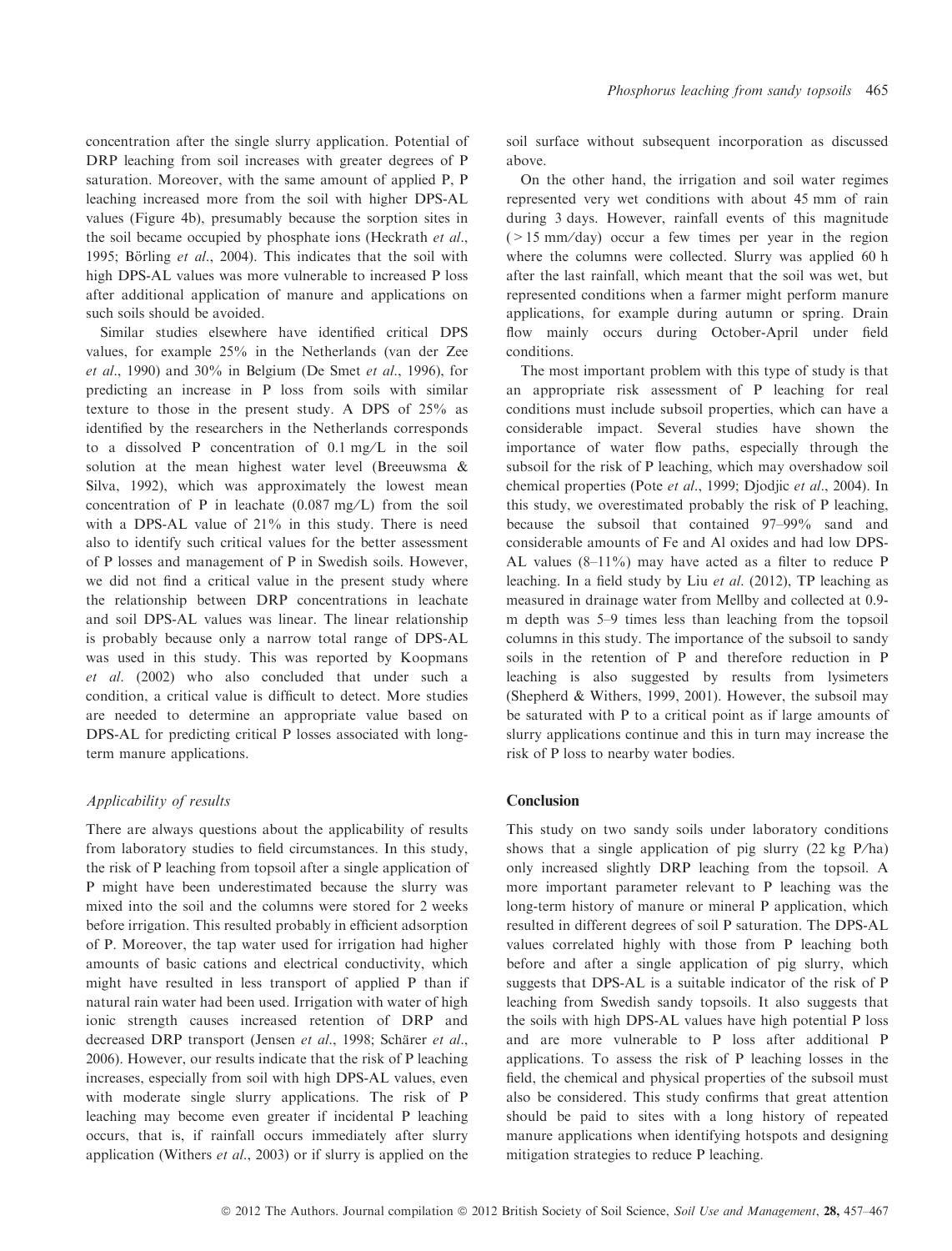#### Acknowledgements

Financial support was given by the Swedish Farmers Research Foundation (SLF) which is greatly acknowledged. Also, many thanks to researcher Gunnar Torstensson for rain simulator construction and Professor Ulf Olsson for statistical advice, both at the Swedish University of Agricultural Sciences. We also gratefully acknowledge the two reviewers and the Editors for the very helpful comments and suggestions on improving the manuscript.

#### References

- Aronsson, H., Stenberg, M. & Ulén, B. 2011. Leaching of N, P and glyphosate from two soils after herbicide treatment and incorporation of a ryegrass catch crop. Soil Use and Management, 27, 54–68.
- Beauchemin, S., Simard, R.R. & Cluis, D. 1996. Phosphorus sorption-desorption kinetics of soil under contrasting land uses. Journal of Environmental Quality, 25, 1317–1325.
- Bergström, L. & Shirmohammadi, A. 1999. Areal extent of preferential flow with profile depth in sand and clay monoliths. Journal of Soil Contamination, 8, 637–651.
- Bergström, L., Bowman, B.T. & Sims, J.T. 2005. Definition of sustainable and unsustainable issues in nutrient management of modern agriculture. Soil Use and Management, 21, 76-81.
- Bolan, N.S., Naidu, R., Mahimairaja, S. & Baskaran, S. 1994. Influence of low-molecular-weight organic acids on the solubilization of phosphates. Biology and Fertilizer of Soils, 18, 311–319.
- Börling, K., Otabbong, E. & Barberis, E. 2004. Soil variables for predicting potential phosphorus release in Swedish noncalcareous soils. Journal of Environmental Quality, 33, 99-106.
- Breeuwsma, A. & Silva, S. 1992. Phosphorus fertilization and environmental effects in the Netherlands and the Po Region (Italy). Report 57, Agricultural Research Department, Winand Staring Centre for Integrated Land Soil and Water Research Wageningen 39 pp.
- Chapman, P.J., Shand, C.A., Edwards, A.C. & Smith, S. 1997. Effect of storage and sieving on the phosphorus composition of soil solution. Soil Science Society of America Journal, 61, 315-321.
- De Smet, J., Hofman, G., Vanderdeelen, J., van Meirvenne, M. & Baert, L. 1996. Phosphate enrichment in sandy loam soils of West Flanders, Belgium. Fertilizer Research, 43, 209–215.
- Djodjic, F., Börling, K. & Bergström, L. 2004. Phosphorus leaching in relation to soil type and soil phosphorus content. Journal of Environmental Quality, 33, 678–684.
- Eghball, B., Binford, G.D. & Baltensperger, D.D. 1996. Phosphorus movement and adsorption in a soil receiving long-term manure and fertilizer application. Journal of Environmental Quality, 25, 1339–1343.
- Egnér, H., Riehm, H. & Domingo, W.R. 1960. Untersuchungen über die chemische Bodenanalyse als Grundlage für die Beurteilung des Nährstoffzustandes der Boden. II Chemische Extraktionsmethoden zur Phosphor- und Kaliumbestimmung. Kunlinga Landboukshogskolans Annaler, 26, 199–215.
- Gburek, W.J., Barberis, E., Haygarth, P.M., Kronvang, B. & Stamm, C. 2005. Phosphorus mobility in the landscape. In: Phosphorus: Agriculture and the Environment (eds Sims, J.T. & Sharpley, A.N.), pp. 947–953. Soil Science Society of America, Madison, WI,
- Glæsner, N., Kjaergaard, C., Rubæk, G.H. & Magid, J. 2011. Interactions between soil texture and placement of dairy slurry application: II. Leaching of phosphorus forms. Journal of Environmental Quality, 40, 344–351.
- Heckrath, G., Brookes, P.C., Poulton, P.R. & Goulding, K.W.T. 1995. Phosphorus leaching from soils containing different phosphorus concentrations in the Broadbalk experiment. Journal of Environmental Quality, 24, 904–910.
- Hesketh, N. & Brookes, P.C. 2000. Development of an indicator for risk of phosphorus leaching. Journal of Environmental Quality, 29, 105–110.
- Hooda, P.S., Rendell, A.R., Edwards, A.C., Withers, P.J.A., Aitken, M.N. & Truesdale, V.W. 2000. Relating soil phosphorus indices to potential phosphorus release to water. Journal of Environmental Quality, 29, 1166–1171.
- ISO 15681-1. 2003. Water quality Determination of phosphate and total phosphorus by flow analysis (CFA and FIA). Part 1: Method by flow injection analysis (FIA).
- Jensen, M.B., Hansen, H.C.B., Hansen, S., Jørgensen, P.R., Magid, J. & Nielsen, N.E. 1998. Phosphate and tritium transport through undisturbed subsoil as affected by ionic strength. Journal of Environmental Quality, 27, 139–145.
- Johnsson, H. 1991. The soil at Mellby experimental field. Internal report. Department of Soil and Environment, Swedish University of Agricultural Sciences, PO Box 7014, 750 07, Uppsala, Sweden.
- Killorn, R. 1993. Crediting manure in soil fertility programs. Solutions February, 32-35.
- KLS. 1965. Kungliga Lantbruksstyrelsens kungörelse med bestämmelser för under sökning av jord vid statens lantbrukskemiska kontrollanstalt och lantbrukskemisk kontrollstation och lantbrukskemisk station med av staten fastställda stadgar. Kungliga Lantbruksstyrel-sens kungörelser m.m.1.
- Koopmans, G.F., McDowell, R.W., Chardon, W.J., Oenema, O. & Dolfing, J. 2002. Soil phosphorus quantity-intensity relationships to predict increased soil phosphorus loss to overland and subsurface flow. Chemosphere, 48, 679–687.
- Koopmans, G.F., Chardon, W.J. & McDowell, R.W. 2007. Phosphorus movement and speciation in a sandy soil profile after long-term animal manure applications. Journal of Environmental Quality, 36, 305–315.
- Larsson, M.H., Jarvis, N.J., Torstensson, G. & Kasteel, R. 1999. Quantifying the impact of preferential flow on solute transport to tile drains in a sandy field soil. Journal of Hydrology, 215, 116– 134.
- Leinweber, P., Meissner, R., Eckhardt, K.U. & Seeger, J. 1999. Management effects on forms of phosphorus in soil and leaching losses. European Journal of Soil Science, 50, 413–424.
- Littell, R.C., Milliken, G.A., Stroup, W.W., Wolfinger, R.D. & Schabenberger, O. 2006. SAS for Mixed Models, 2nd edn. SAS Institute Inc., Cary, NC.
- Liu, J., Aronsson, H., Blombäck, K., Persson, K. & Bergström, L. 2012. Long-term measurements and model simulations of